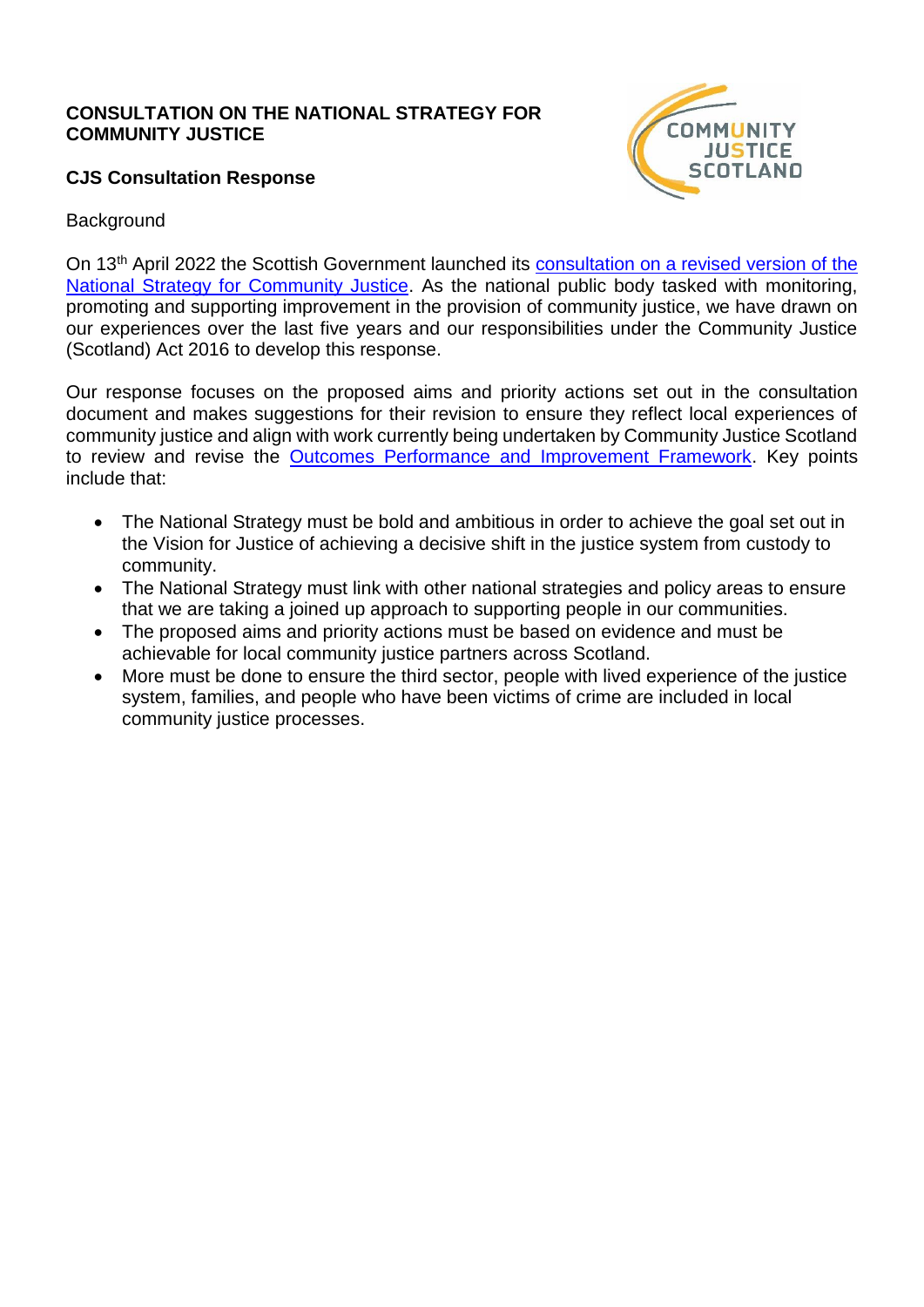### **CONSULTATION ON THE NATIONAL STRATEGY FOR COMMUNITY JUSTICE**



### **CJS Consultation Response**

Community Justice Scotland is the national public body tasked with monitoring, promoting and supporting improvement in the provision of community justice. We hold statutory duties to promote the benefits that arise from high quality community justice services, planned and delivered collaboratively by locally-embedded partners and informed by local needs and strengths. We are required by the Community Justice (Scotland) Act 2016 to promote the National Strategy for Community Justice, and we welcome this opportunity to comment on the creation of the objectives that will underpin our corporate priorities for the coming years, and influence the delivery of community justice across Scotland.

In developing our response we have drawn on our experiences over the last five years working with stakeholders, the evidence base we have developed to inform our work and considered the concurrent review of the Outcomes, Performance and Improvement Framework (OPIF). We look forward to engaging with partners in the work to come.

### **General comments:**

- The National Strategy for Community Justice must be ambitious and drive forward transformation of outcomes for people and communities who interact with the justice system. This will be essential if we are to achieve the commitment set out in the 2021 Programme for Government of moving towards using prison only for those who pose a risk of serious harm, and the Justice Vision priority to shift the balance of our justice system towards community sentences and support as the default response to offending behaviour.
- To do this, the strategy should also set the intended direction of travel not only for the limited term of the Strategy itself but illustrate the greater longer term outcomes it is seeking. We recommend that consideration is given as to how this could be included in the Strategy. We suggest Scottish Government builds on the cumulative work from the last two years developed by the community justice partners as a starting point for those considerations, such as the "Transforming the Justice System – Stakeholder Paper" prepared by the Community Justice and Prison Sub Group of the Recover, Renew, Transform programme in Summer 2021.
- The National Strategy should set the strategic aims that partners in delivery of the local model of community justice are expected to work towards within the life of the Strategy and beyond. The aims and priority actions must reflect outcomes that are within the influence of the local and national community justice partners to realise, and be paired with an action plan and outcomes framework that will support and enable delivery. Delivering these and ensuring a decisive shift towards community justice and the expansion of available community responses to offending will require significant additional resources.
- At present, the new National Strategy makes only limited reference to families and communities and their place in community justice.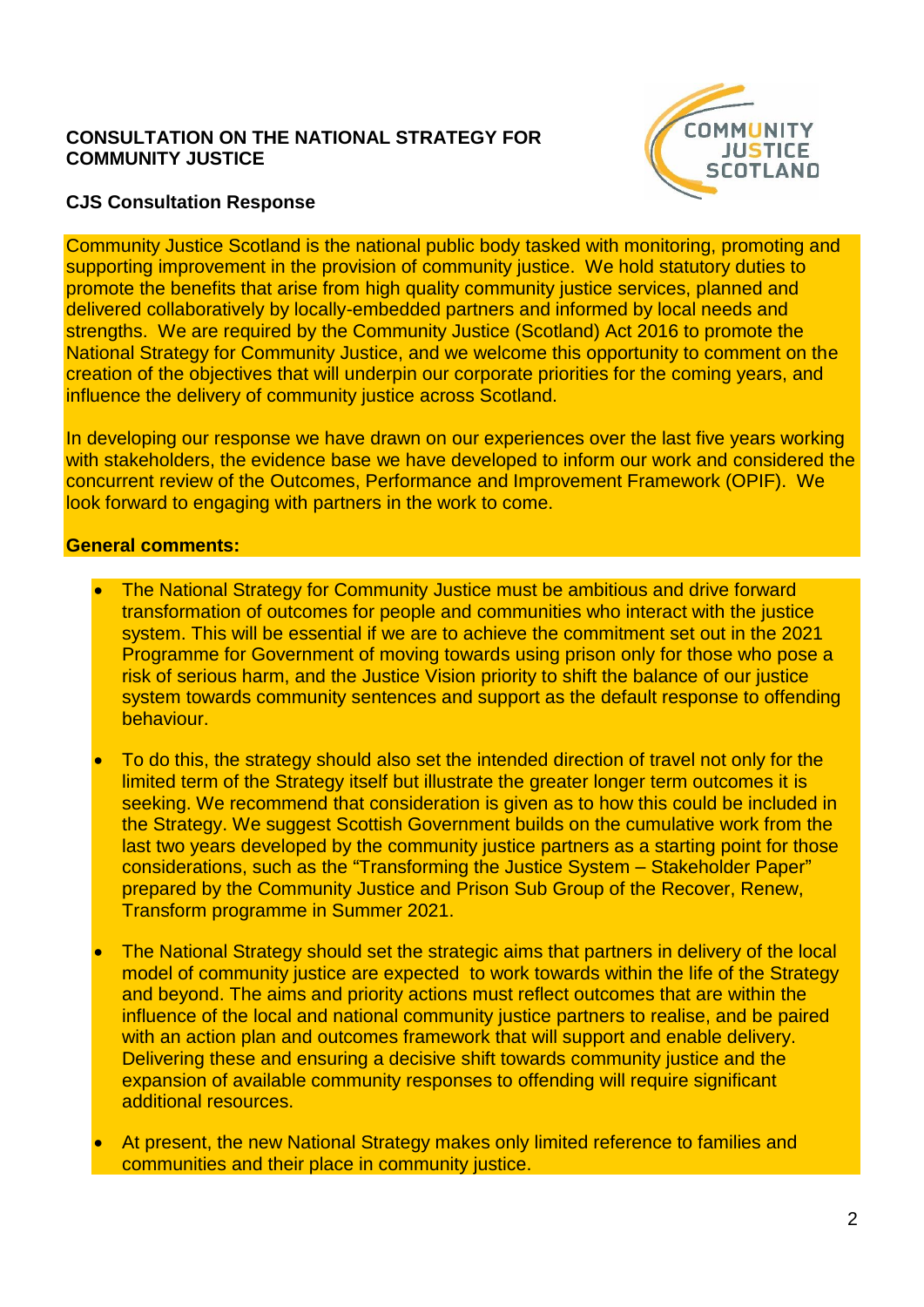- The new National Strategy is overly focussed on criminal justice processes. While it is clear that the Strategy must be aligned to the Justice Vision, it is essential that community justice looks beyond justice to connect with other key policy and practice areas with essential contributions to shared outcomes. Many other relevant Scottish Government strategies and commitments include outcomes that this strategy should support and will contribute to - directly and indirectly - across housing, public health, physical and mental health, education, employability, and violence against women and girls.
- The Strategy should have clear links to relevant strategic work across the range of policy areas that also contribute to shared outcomes, including:
	- o The work of The Promise (in particularly funding for family support)
	- o The implementation of recommendations from the Drugs Death Task Force and the implementation of MAT Standards
	- o Proposals to establish a National Care Service, regardless of whether justice services are included or not
	- o The joint review of diversion from prosecution
	- o Delivery of the Restorative Justice Action Plan

This list is not exhaustive, and the Strategy may benefit from explicit linkage with other relevant ongoing strategic activity.

- It is essential that the National Strategy recognises what is deliverable by and accountable to local and national community justice partners. None will be served by mission creep or duplication.
- The National Strategy must help partners deliver the changes required to realise these outcomes, because the cost of failure is too high.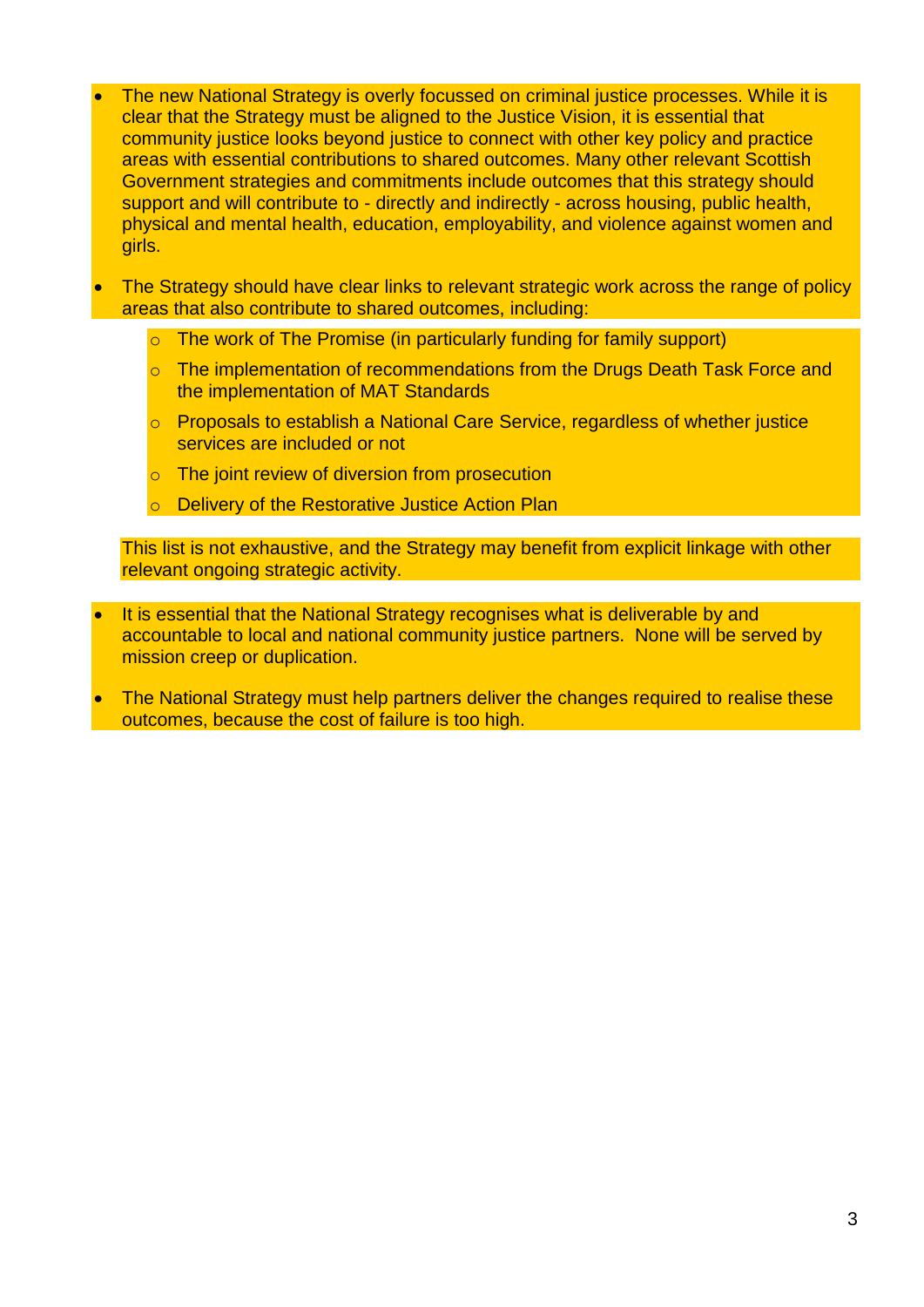# **8. Questions**

Scottish Government would like your feedback on the National Strategy for Community Justice: Revision Consultation. The questions are focused on key aspects of the revised strategy included within the consultation document (section 7). Please read the consultation document before responding.

## **1. 8.1 National Strategy for Community Justice - Aims**

The draft national aims for the revised National Strategy for Community Justice are:

**Aim 1:** Optimise the use of diversion and intervention at the earliest opportunity

**Aim 2:** Ensure that robust and consistent community interventions and public protection arrangements are in place across Scotland

**Aim 3:** Ensure that services are available to address the needs of individuals accused or convicted of an offence

**Aim 4:** Strengthen leadership, engagement, and partnership working

**Q1.** Is the wording of the four national aims understandable?

- Yes
- No

If you answered no, please provide further explanation:

### CJS Response: No

We understand the aims, however it is not clear why it is these aims that have been selected or what the associated evidence base is. We nonetheless appreciate these may be better established in the completed Strategy and accompanying documentation.

Our subsequent answers provide suggested amendments for the aims where we feel it is necessary in the interest of clarity and purpose.

**Q2.** Do you think the four national aims capture the most important aspects of community justice?

Yes

No

If you answered no, please provide further explanation:

### CJS Response: No

At present, the Aims do reflect vital aspects of community justice, however taken individually and as a cluster, they do not capture the potential for community justice to support an individual to remain in and connect positively with their community, improve their wellbeing, and in turn the wellbeing of that community. In our subsequent answers we propose amendments to the Aims to address this.

**Q3.** To what extent do you agree/disagree with the national aims for the revised National Strategy for Community Justice?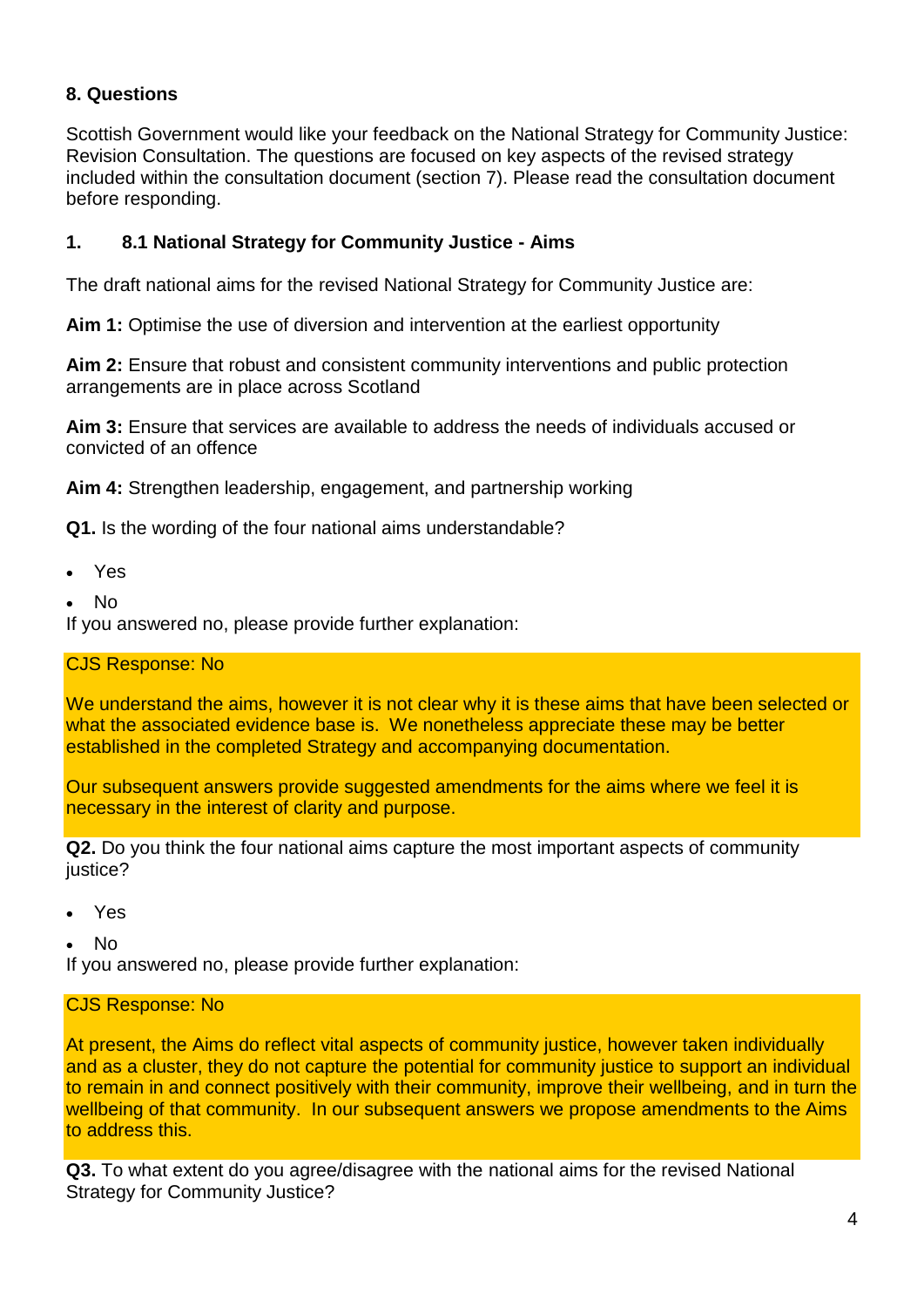| <b>National Aims</b>                                                                                                                                               | <b>Strongly</b><br>disagree | <b>Disagree</b>        | <b>Neutral</b> | <b>Agree</b>           | <b>Strongly</b><br>agree |
|--------------------------------------------------------------------------------------------------------------------------------------------------------------------|-----------------------------|------------------------|----------------|------------------------|--------------------------|
| Aim 1: Optimise the<br>use of diversion and<br>intervention at the<br>earliest opportunity                                                                         |                             |                        |                |                        | <b>CJS</b><br>response   |
| Aim 2: Ensure that<br>robust and<br>consistent<br>community<br>interventions and<br>public<br>protection<br>arrangements are in<br>place across<br><b>Scotland</b> |                             | <b>CJS</b><br>response |                |                        |                          |
| Aim 3: Ensure that<br>services are available<br>to address the needs<br>of individuals<br>accused or convicted<br>of an offence                                    |                             | <b>CJS</b><br>response |                |                        |                          |
| Aim 4: Strengthen<br>leadership,<br>engagement, and<br>partnership working                                                                                         |                             |                        |                | <b>CJS</b><br>response |                          |

Do you have any further comments on the National Aims?

---

Aim 1: Optimise the use of diversion and intervention at the earliest opportunity

CJS agree this aim is of vital importance, and is in line with the evidence that prevention and early intervention can reduce criminalisation. We do however think it should be more explicit in identifying the purpose of this aim and how it can be realised. We propose the following wording:

Revised Aim 1: Optimise the use of diversion and intervention **to identify and address needs**  at the earliest opportunity **in order to improve wellbeing and reduce offending**

This wording introduces the actions required of delivery partners and the underlying rationale. This revision should be further strengthened by amendments to the associated priority actions.

Aim 2: Ensure that robust and consistent community interventions and public protection arrangements are in place across Scotland

We recommend this outcome is reworded to better reflect the duties set out by the Community Justice (Scotland) Act 2016, and to place an appropriate emphasis on actions required by community justice partners. The words 'public protection arrangements' risk conflation with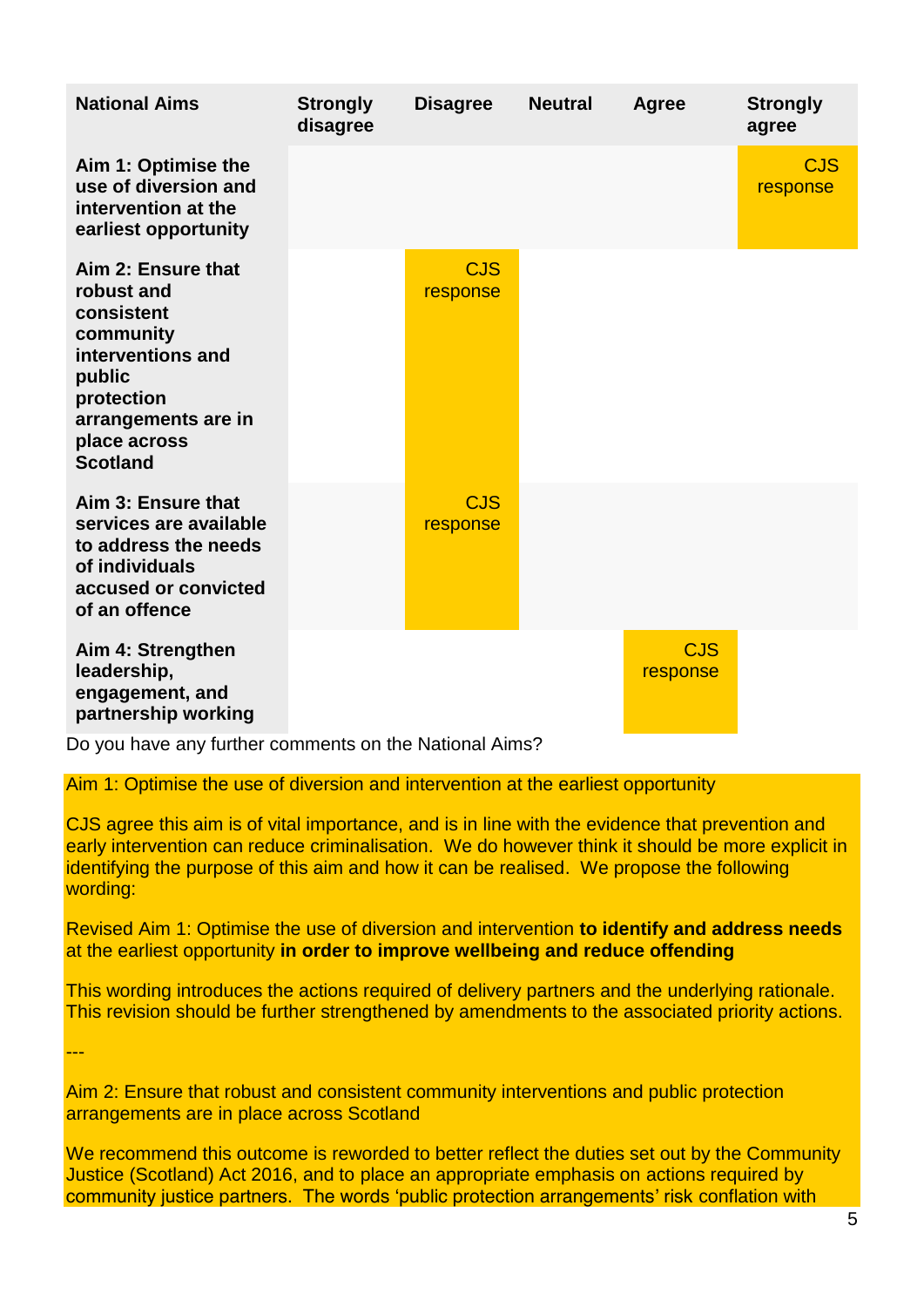duties that are vital for public safety and criminal justice, but are accountable elsewhere, i.e. Multi-Agency Public Protection Arrangements. Community justice partnerships should have good relationships with this work and maintain live connections to it, but the National Strategy should not duplicate accountability and thereby create ambiguity around governance.

We propose the following:

Revised Aim 2: Ensure that **high-quality effective** interventions **that enable communitybased support** are in place **where they are required**

---

Aim 3: Ensure that services are available to address the needs of individuals accused or convicted of an offence

This aim should be revised, along with the associated priority actions, to be more aspirational and establish more clearly the policy ambition and means by which it can be achieved through community justice. It should focus primarily on the need for partners to ensure the availability of appropriate services to enable people to improve their wellbeing and aid their desistance journey.

We propose the following wording:

Revised Aim 3: Ensure that **appropriate** services are available to address the needs of individuals accused or convicted of an offence**, and that people are able to access them, to improve community connections and improve wellbeing**

This revision should be further strengthened by amendments to the associated priority actions, which at present focus almost exclusively on release from prison. This aim should be more ambitious and recognise that work across the system, but particularly that upstream, with the right support, is where opportunities for transformative change lie.

Aim 4: Strengthen leadership, engagement, and partnership working

We support the inference of this aim, however it is at present rather generic and non-specific to community justice with no clear intention i.e. to what end should leadership, engagement and partnership working be strengthened. This presents challenges for implementation. Again, it is possible this will be made clearer through the priorities, delivery plan, and accompanying guidance to the National Strategy, but it is desirable to establish intent clearly in the Aim itself. We recommend the following wording:

Revised Aim 4: Strengthen leadership, engagement, and partnership working **across local and national community justice partners**

### **8.2 National Strategy for Community Justice - Priority Actions**

In February 2022, the Scottish Government published consultation feedback on the review of the current National Strategy for Community Justice. Informed by the responses to this review and other evidence and engagement, priority actions have been developed under each of the national aims. The priority actions should support the national aims.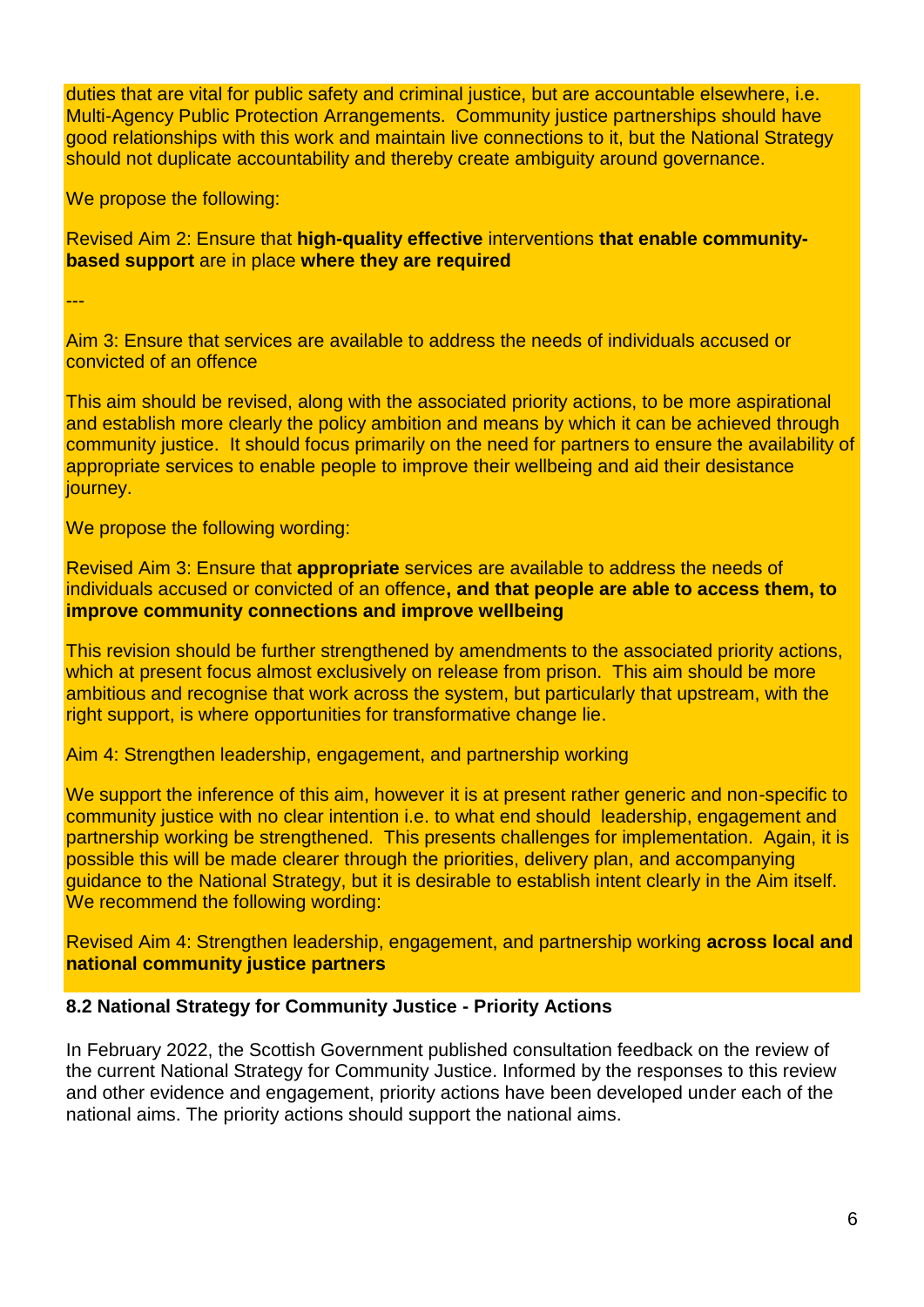**Q4.** To what extent do you agree/disagree that these community justice priority actions will contribute to the achievement of national Aim 1 (Optimise the use of diversion and intervention at the earliest opportunity)?

| <b>Priority actions for Aim</b>                                                                                                                                                                                          | <b>Strongly</b><br>disagree | <b>Disagree</b> | <b>Neutral</b>         | Agree | <b>Strongly</b><br>agree |
|--------------------------------------------------------------------------------------------------------------------------------------------------------------------------------------------------------------------------|-----------------------------|-----------------|------------------------|-------|--------------------------|
| 1. Enhance early<br>intervention by<br>ensuring greater<br>consistency,<br>confidence in and<br>awareness of services<br>which support the use<br>of direct measures and<br>diversion from<br>prosecution                |                             |                 | <b>CJS</b><br>response |       |                          |
| 2. Improve support for<br>vulnerable individuals<br>by ensuring the<br>provision of consistent,<br>equitable and<br>accessible immediate<br>support in a crisis and<br>screening within Police<br><b>Custody Centres</b> |                             |                 | <b>CJS</b><br>response |       |                          |
| 3. Improve support<br>following arrest by<br>ensuring substance use<br>and mental health<br>services are available<br>and appropriate<br>referrals take place at<br>the earliest opportunity                             |                             |                 | <b>CJS</b><br>response |       |                          |

**Q5.** Do you have any further comments or suggested changes on how these priority actions will contribute to achieving Aim 1 (Optimise the use of diversion and intervention at the earliest opportunity)?

We broadly support the intent we understand underlies these priorities, but we feel further revision is necessary to ensure they contribute to the achievement of (a revised) national Aim 1. These priorities should more clearly set out their purpose in a way that will support implementation, action, monitoring and improvement.

As set out in our answer to the first section of this consultation, we believe the wording of Aim 1 should be revised to the following:

Revised Aim 1: Optimise the use of diversion and intervention **to identify and address needs**  at the earliest opportunity **in order to improve wellbeing and reduce offending**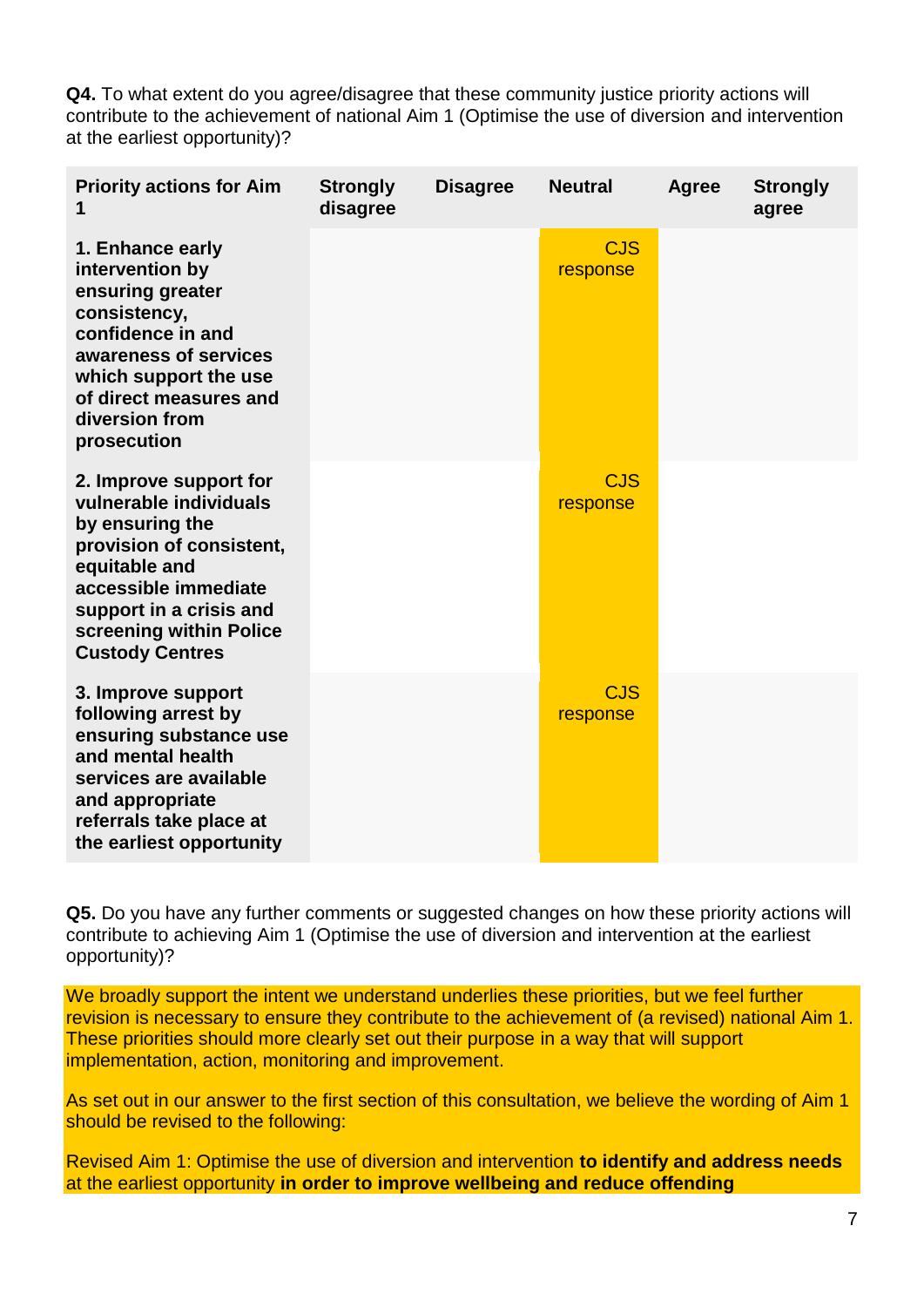The priorities should be amended as follows:

Revised Priority 1. Enhance early intervention by ensuring greater **availability, access to**, awareness **and use** of services which support the use of direct measures and diversion from prosecution

We believe increased 'confidence' is a desirable outcome which should arise from availability and use of effective services, but would be very challenging for partners to evidence and measure. In contrast, the availability and accessibility of services is within the influence of community justice partners local and national.

Revised Priority 2. Improve support for individuals by ensuring the provision of consistent, equitable and accessible immediate **trauma-responsive** support

We propose removing the reference to 'screening within Police Custody Centres' from this Priority and moving it to Priority 3. This broadens the scope of this Priority to include a wider range of community justice partners and stages of justice journeys for more people to whom improved support is desirable. Further, we think that this Priority should reference the need for this to involve a trauma responsive approach. We also propose removing the word "vulnerable" as this term may cause confusion given that it has number of specific meanings in different contexts. Moreover, extending the range of people that will be able to access traumaresponsive support in crisis will help to achieve the Justice Vision aim of ensuring effective, modern person-centred and trauma-informed approaches to justice for all.

We also propose removing the words 'in a crisis'. This support should be available where crises arise, but should not be contingent on crisis point being reached.

Revised Priority 3. Improve **trauma-responsive** support following arrest **and as part of screening within Police Custody Centres** by ensuring substance use and mental health services are available and appropriate referrals take place at the earliest opportunity

**Q6.** To what extent do you agree/disagree that these community justice priority actions will contribute to the achievement of national Aim 2 (Ensure that robust and consistent community interventions and public protection arrangements are in place across Scotland)?

| <b>Priority actions for</b><br>Aim <sub>2</sub>                                                                                                                              | <b>Strongly</b><br>disagree | <b>Disagree</b> | <b>Neutral</b>         | Agree                  | <b>Strongly</b><br>agree |
|------------------------------------------------------------------------------------------------------------------------------------------------------------------------------|-----------------------------|-----------------|------------------------|------------------------|--------------------------|
| 4. Support the use of<br>credible and robust<br>alternatives to<br>remand by ensuring<br>high quality services<br>are consistently<br>available and<br>delivered effectively |                             |                 | <b>CJS</b><br>response |                        |                          |
| 5. Strengthen<br>supported<br>management in the<br>community by<br>increasing and                                                                                            |                             |                 |                        | <b>CJS</b><br>response |                          |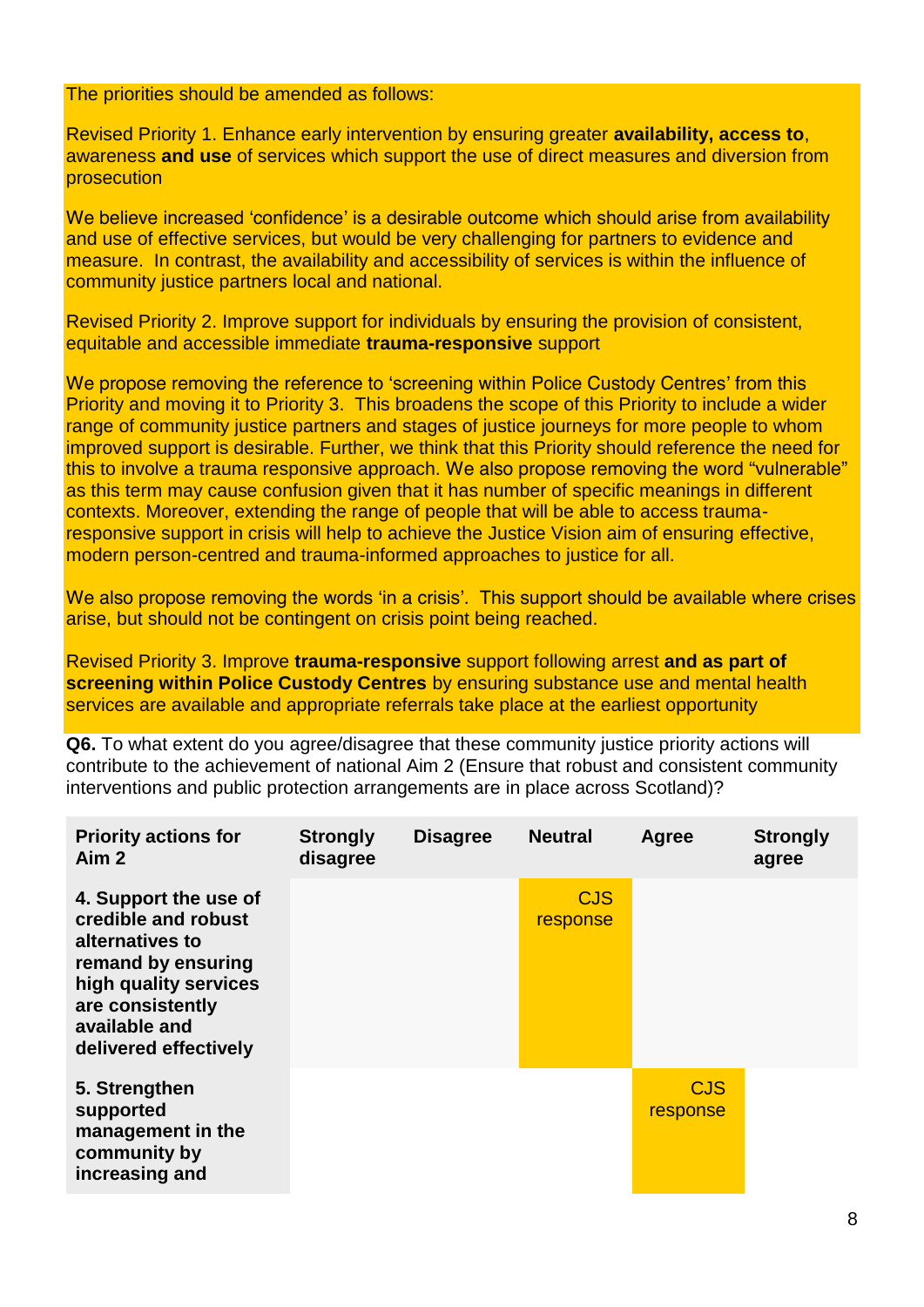| widening the use of<br>electronic monitoring<br>and technologies                                                                                                                                                                                    |                        |  |                        |
|-----------------------------------------------------------------------------------------------------------------------------------------------------------------------------------------------------------------------------------------------------|------------------------|--|------------------------|
| 6. Ensure that those<br>given community<br>sentences are<br>managed<br>appropriately and<br>safely by delivering<br>high quality,<br>consistently<br>available, trauma-<br>informed services<br>and programmes that<br>support public<br>protection | <b>CJS</b><br>response |  |                        |
| 7. Ensure restorative<br>justice is available<br>across Scotland to all<br>those who wish to<br>access it by ensuring<br>consistent provision<br>and effective<br>promotion of<br>available services                                                |                        |  | <b>CJS</b><br>response |

**Q7.** Do you have any further comments or suggested changes on how these priority actions will contribute to achieving Aim 2 (Ensure that robust and consistent community interventions and public protection arrangements are in place across Scotland)?

As per our answers to the first part of this consultation, we believe the wording of Aim 2 should be revised as follows:

Revised Aim 2: Ensure that **high quality** interventions **that enable community-based support**  are in place **to respond to needs**

The priorities should be amended as follows:

Revised Priority 4. Support the use of **bail** by ensuring **people's needs are considered and they receive** high quality services **where required**

Bail, in some instances supported by additional measures such as accommodation support, needs-targeting services, and victim, family and community support, is the only alternative to remand, and should be given direct focus in this priority to avoid obfuscation. The availability of services is key, but the route to accessing these services must be through assessment and identification to allow delivery.

Revised Priority 5. Strengthen supported management in the community by increasing and widening the use of electronic monitoring and technologies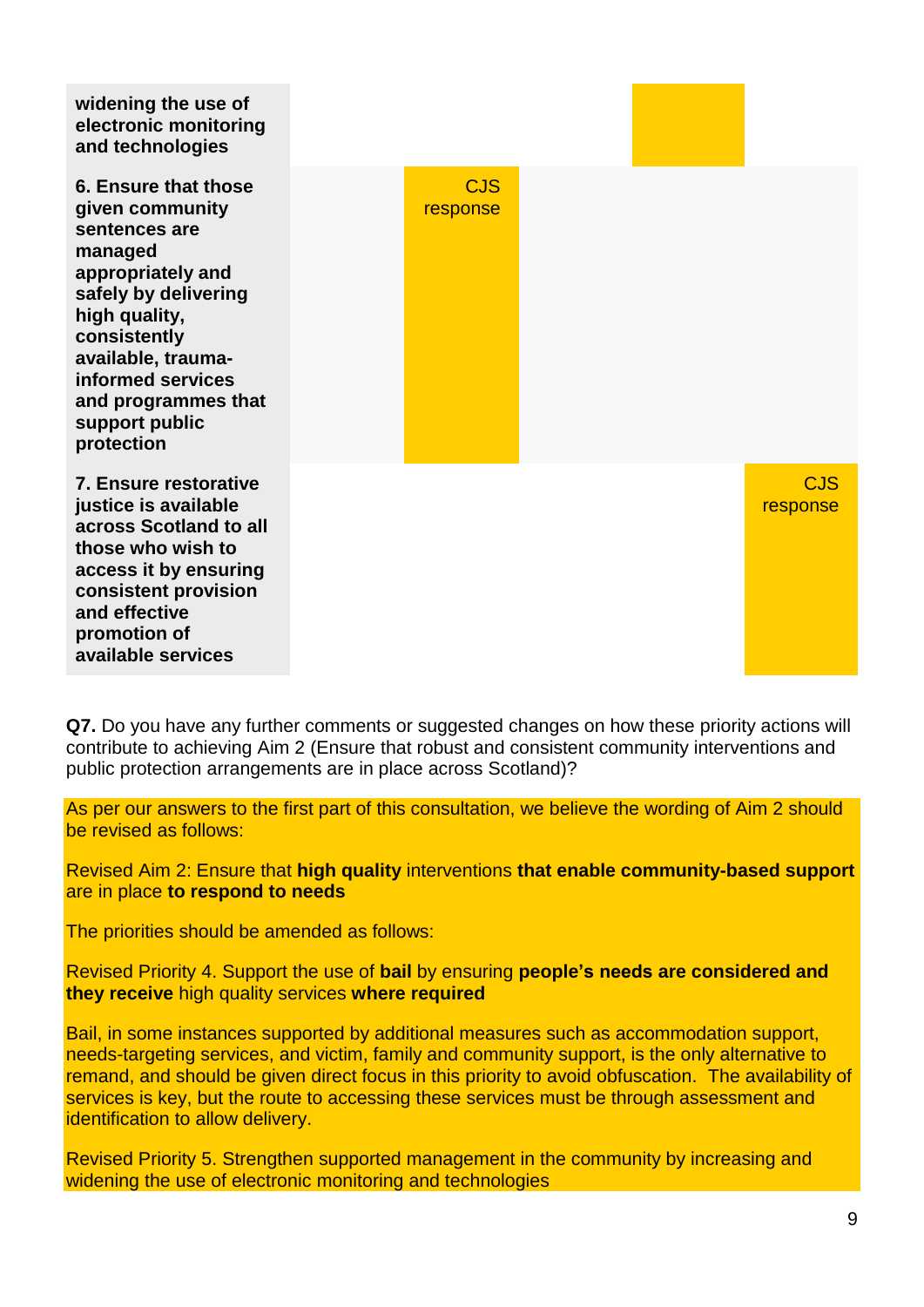We offer no specific amendment to this priority, it will certainly form an important part of increasing community-based sentencing, however we must highlight that much of the actions arising will need to be driven by national partners and Scottish Government, and that this must be taken into consideration in the Delivery Plan and wider implementation.

Revised Priority 6. Ensure that those given community sentences are managed appropriately and safely by delivering high quality, consistently available, trauma-informed services

We recommend removing 'and programmes that support public protection' from this Priority. Community justice has a vital role in supporting people and contributing to the protection of the public, however as highlighted in our earlier response, accountability for and delivery of public protection arrangements such as MAPPA and accredited programmes are not within the scope of community justice, though community justice partners must have regard to them in their planning and delivery. To focus on public protection with any degree of ambiguity about responsibilities and lines of delivery is to introduce ambiguity, the likelihood of mission creep and to potentially compromise implementation.

Revised Priority 7. Ensure restorative justice is available across Scotland to all those who wish to access it by ensuring consistent provision and effective promotion of available services

We support this priority, though again note that it is likely to be driven by national partners and Scottish Government as well as local community justice partners, and that this must be taken into consideration in the Delivery Plan and wider implementation.

**Q8.** To what extent do you agree/disagree that these community justice priority actions will contribute to the achievement of national Aim 3 (Ensure that services are available to address the needs of individuals accused or convicted of an offence)?

| <b>Priority actions for</b><br>Aim <sub>3</sub>                                                                                                                                                                                   | <b>Strongly</b><br>disagree | <b>Disagree</b> | <b>Neutral</b>         | Agree | <b>Strongly</b><br>agree |
|-----------------------------------------------------------------------------------------------------------------------------------------------------------------------------------------------------------------------------------|-----------------------------|-----------------|------------------------|-------|--------------------------|
| 8. Enhance<br>individuals' access to<br>health and social care<br>and continuity of care<br>following release from<br>prison by improving<br>the sharing of<br>information between<br>relevant partners                           |                             |                 | <b>CJS</b><br>response |       |                          |
| 9. Ensure that the<br>housing needs of<br>individuals in prison<br>are addressed<br>consistently and at an<br>early stage by fully<br>implementing and<br>embedding<br>the SHORE standards<br>across all local<br>authority areas |                             |                 | <b>CJS</b><br>response |       |                          |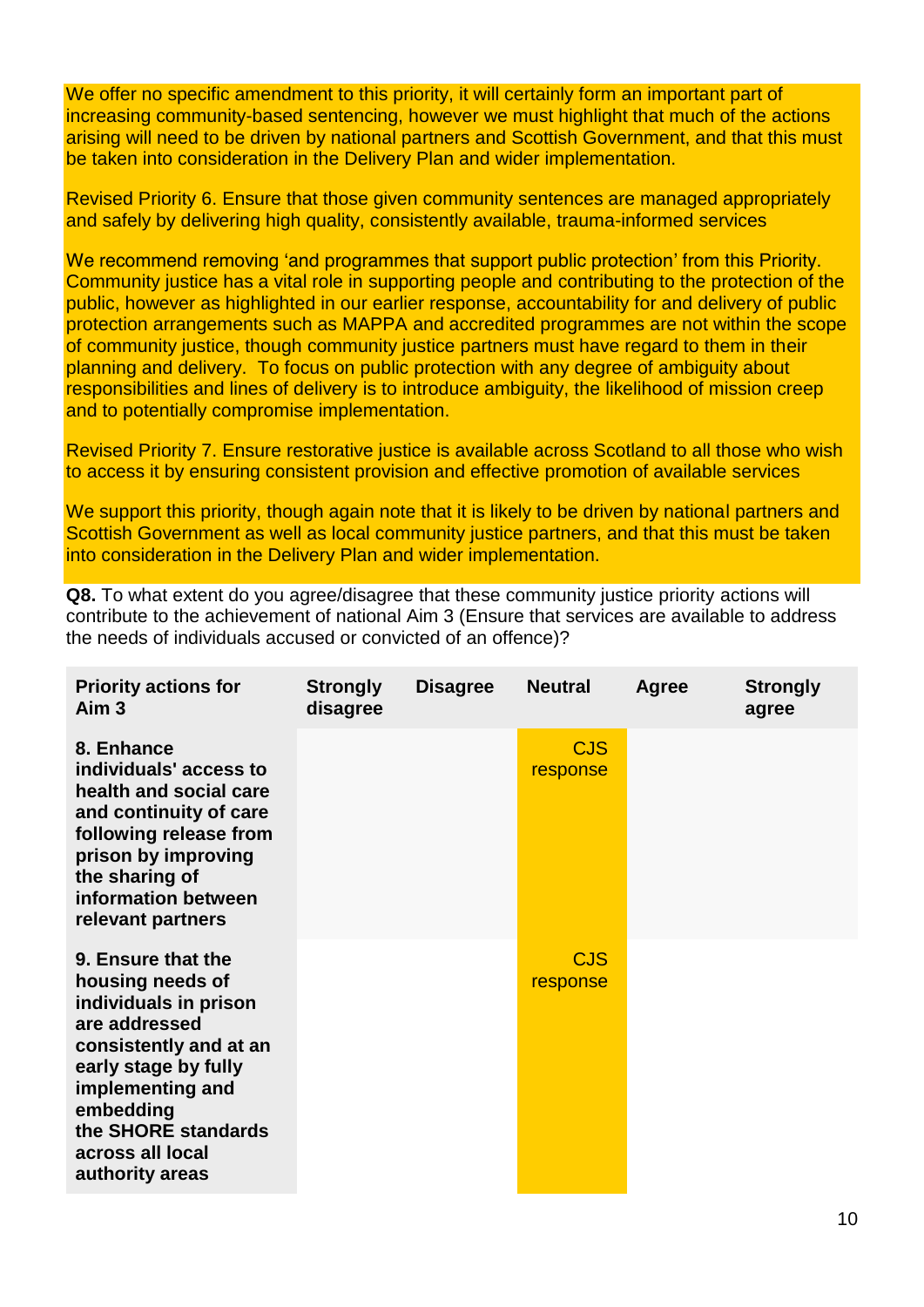| 10. Enhance<br>individual's readiness<br>for employment by<br>ensuring increased<br>access to<br>employability support<br>through effective<br>education, learning,<br>training, careers<br>services and relevant<br>benefit services |                        | CJS<br>response |
|---------------------------------------------------------------------------------------------------------------------------------------------------------------------------------------------------------------------------------------|------------------------|-----------------|
| 11. Enhance<br>community integration<br>and support by<br>increasing and<br>promoting greater<br>consistency in the use<br>of voluntary<br>throughcare and third<br>sector services                                                   | <b>CJS</b><br>response |                 |

**Q9.** Do you have any further comments or suggested changes on how these priority actions will contribute to achieving Aim 3 (Ensure that services are available to address the needs of individuals accused or convicted of an offence)?

As per our answers to the first part of this consultation, we believe the wording of Aim 3 should be revised as follows:

Revised Aim 3: Ensure that services are available to address the needs of individuals accused or convicted of an offence **in order to sustain and improve community connection and improve wellbeing**

We believe that the present priorities do not sufficiently capture the breadth of potential improvement that this Aim, even with the previous wording, describes. Of the four given, three focus exclusively on release from custody and all fail to support the shift towards community delivery away from imprisonment as a default.

In addition to this, these priority actions do not address the issue of remand prisoners' access to services and support, despite Aim 3 referring specifically to the needs of those accused of committing a crime. Under the Prison Rules and other relevant policies and legal considerations, people held on remand are prevented from accessing many services that are otherwise available to people in prison. The National Strategy will therefore need to indicate how these barriers can be addressed to allow delivery of the proposed priority actions for those on remand.

We suggest the priorities are reworded as follows:

Revised Priority 8. Enhance individuals' access to health and social care and continuity of care **during justice transitions, including during supervision and completion of community**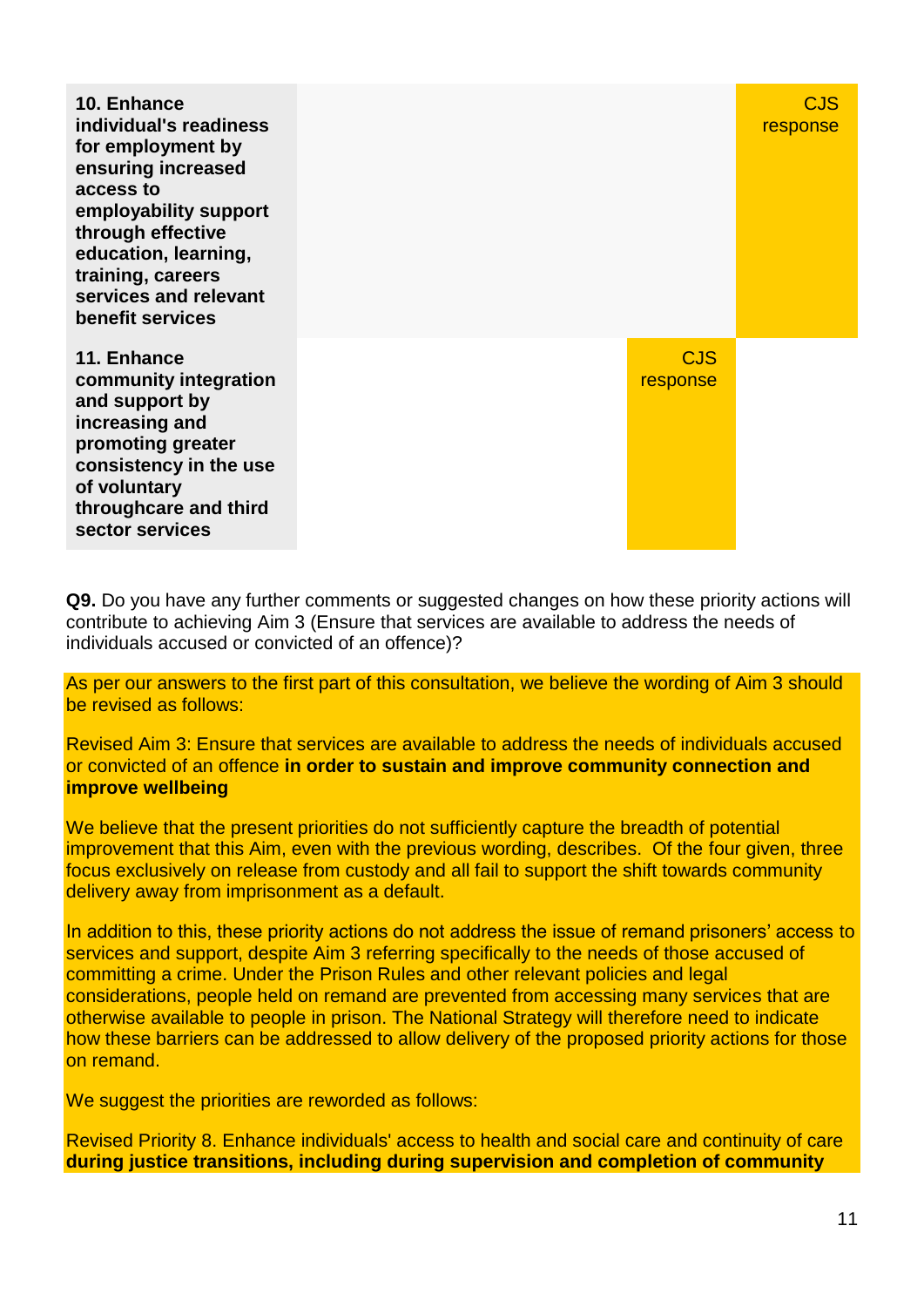### **sentences and** following release from prison, **by improving connections between services across custody and community**

We suggest removing "by improving the sharing of information between relevant partners" as unhelpfully prescriptive – information sharing is key, but relationships and partnership working across these spaces is about more than information sharing.

Revised Priority 9. Ensure that the housing needs of individuals are addressed consistently and at an early stage **by assessing and responding to accommodation needs at the earliest stages of involvement in the justice system and by fully implementing and embedding the** SHORE standards across all local authority areas

This Priority should be wider than SHORE standards, and aim to reflect these principles applied to all accused and convicted people, regardless of whether they are serving their sentence in prison or in the community. Actions taken at the beginning of someone's justice system involvement may lead to the loss of tenancies, property, accumulation of rent arrears and debt, and the loss of family relationships and community connection. It is at this early stage that partners in community justice can make a significant difference.

Revised Priority 10. Enhance individual's readiness for employment by ensuring increased access to employability support through effective education, learning, training, careers services and relevant benefit services

We support this Priority, however as noted above we would welcome the expansion of the other priorities under this aim to include a focus on community and not custody.

Revised Priority 11. Enhance community integration and support by increasing and promoting greater **access to** voluntary throughcare and third sector **support** services

We support this Priority, however the wording should focus on access at the relevant point of need (on liberation from custody) rather than 'consistency'. The point must be not that services are 'consistent' between areas / across Scotland, but available, needs led, reliable and that people are accessing them when they are needed.

We would highlight however that the term 'voluntary throughcare' is understood to mean different things by different audiences, depending on circumstances like sentence length, eligibility, and service provider. This term should be clearly defined within the Strategy or accompanying guidance to ensure this Priority is deliverable.

**Q10.** To what extent do you agree/disagree that these community justice priority actions will contribute to the achievement of national Aim 4 (Strengthen leadership, engagement, and partnership working)?

| <b>Priority actions for Aim</b><br>$\boldsymbol{4}$                                                                                           | <b>Strongly</b><br>disagree | <b>Disagree</b> | <b>Neutral</b> | Agree                  | <b>Strongly</b><br>agree |
|-----------------------------------------------------------------------------------------------------------------------------------------------|-----------------------------|-----------------|----------------|------------------------|--------------------------|
| 12. Deliver improved<br>community justice<br>outcomes by ensuring<br>that effective<br>leadership<br>arrangements are in<br>place and working |                             |                 |                | <b>CJS</b><br>response |                          |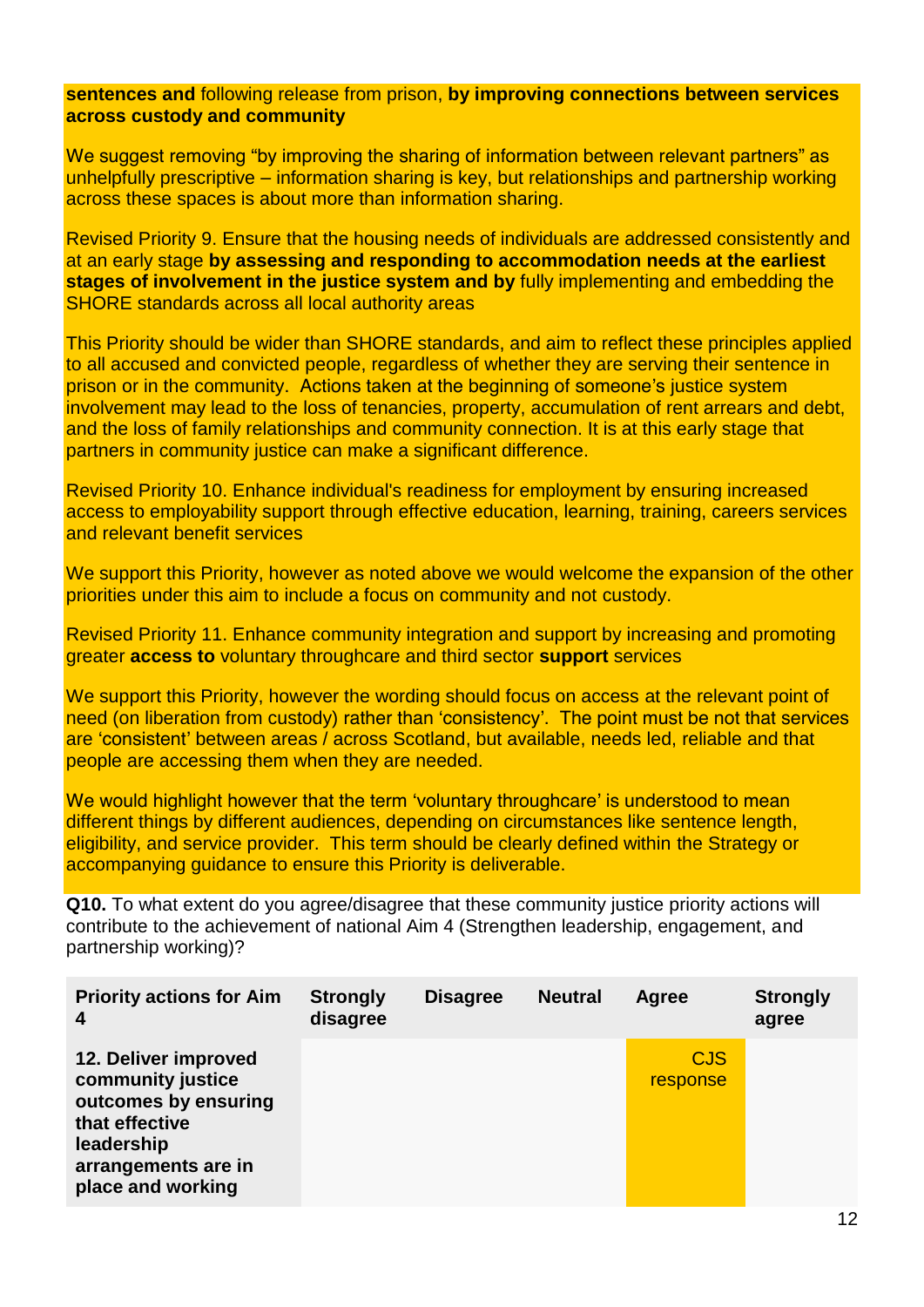| well, collaborating with<br>partners and planning<br>strategically                                                                                                                                    |                        |  |
|-------------------------------------------------------------------------------------------------------------------------------------------------------------------------------------------------------|------------------------|--|
| 13. Enhance<br>partnership planning<br>and implementation by<br>ensuring the voices of<br>victims, survivors,<br>those with lived<br>experience and their<br>families are effectively<br>incorporated | <b>CJS</b><br>response |  |
| <b>14. Support integration</b><br>and reduce stigma by<br>ensuring the local<br>community and<br>workforce have an<br>improved<br>understanding of and<br>confidence in<br>community justice          | <b>CJS</b><br>response |  |

**Q11.** Do you have any further comments or suggested changes on how these priority actions will contribute to achieving Aim 4 (Strengthen leadership, engagement, and partnership working)?

As per our answers to the first part of this consultation, we believe the wording of Aim 4 should be revised as follows:

Revised Aim 4: Strengthen leadership, engagement, and partnership working by **local and national community justice partners**

We propose the Priority actions are amended as follows:

Revised Priority 12. **Improve** community justice outcomes by ensuring that effective leadership arrangements are in place and working well, collaborating with partners and planning **strategically** 

Revised Priority 13. **Improve** partnership planning and implementation by ensuring **participation of third sector bodies involved in community justice**, **and** the voices of victims, survivors, those with lived experience and their families are effectively incorporated

We read this Priority as being linked to the requirement of the Community Justice (Scotland) Act 2016 for partners to secure the participation of third sector and community bodies, and propose amended wording to better reflect the statutory duties. At present the strategy has little to say about the vital role played by the third sector in the delivery of community justice outcomes or the persistent barriers many third sector organisations are facing for their participation in community justice processes. We would therefore welcome a specific reference to the third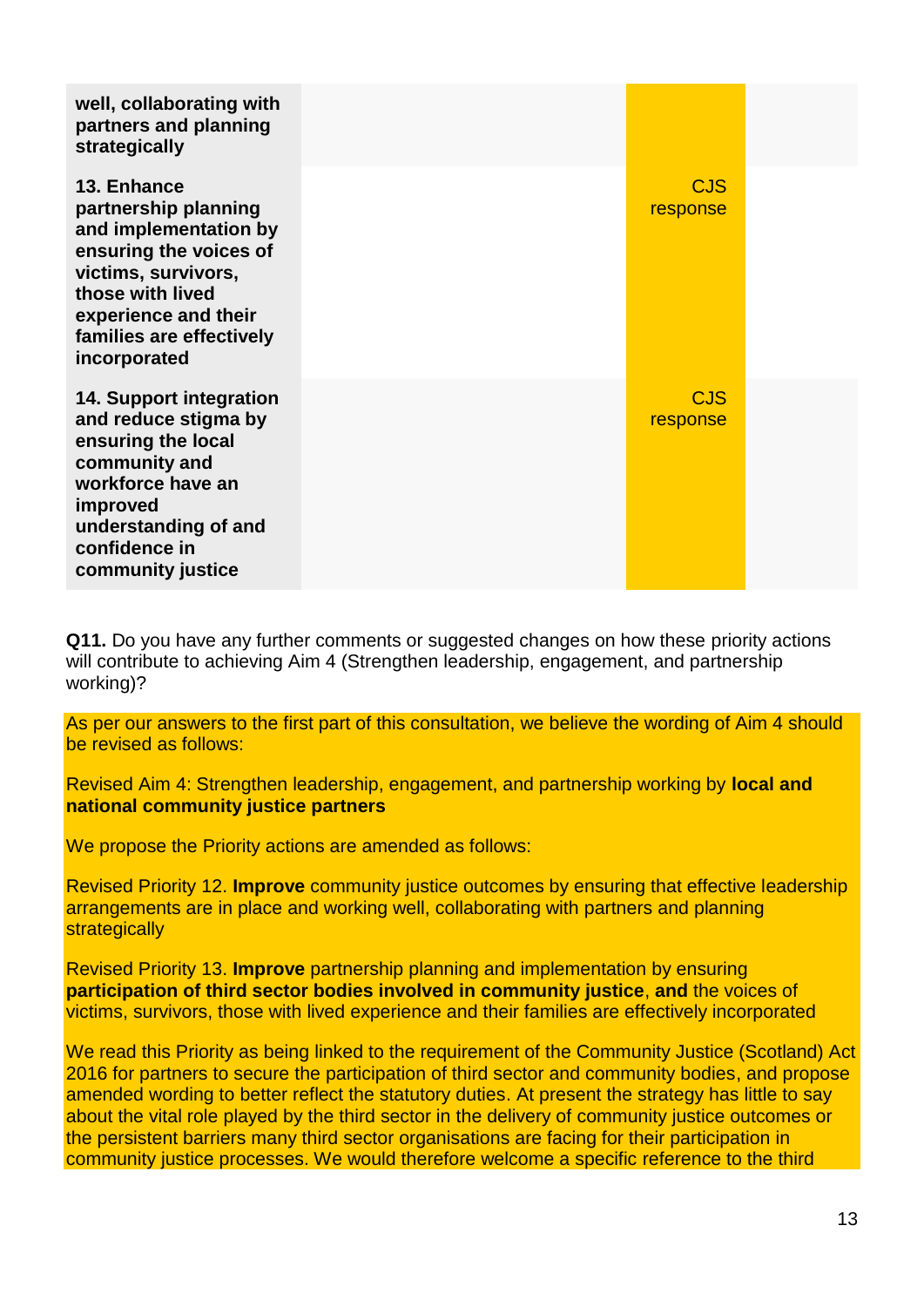sector in this Priority and consideration throughout the Strategy of how it might support third sector participation in community justice.

Revised Priority 14. Support integration and reduce stigma by ensuring the community and workforce have an improved understanding of and confidence in community justice

We support this Priority but have removed the word 'local'. We believe this Priority should be for all stakeholders in community justice, including the national partners and Scottish Ministers.

## **2. 8.3 Other**

**Q12.** Do you have any other comments on the National Strategy for Community Justice: Revision Consultation document that were not captured in the national aims and priority actions questions?

Community Justice Scotland is the national public body tasked with monitoring, promoting and supporting improvement in the provision of community justice. We hold statutory duties to promote the benefits that arise from high quality community justice services, planned and delivered collaboratively by locally-embedded partners and informed by local needs and strengths. We are required by the Community Justice (Scotland) Act 2016 to promote the National Strategy for Community Justice, and we welcome this opportunity to comment on the creation of the objectives that will underpin our corporate priorities for the coming years, and influence the delivery of community justice across Scotland.

In developing our response we have drawn on our experiences over the last five years working with stakeholders, the evidence base we have developed to inform our work and considered the concurrent review of the Outcomes, Performance and Improvement Framework (OPIF). We look forward to engaging with partners in the work to come.

### **General comments:**

- The National Strategy for Community Justice must be ambitious and drive forward transformation of outcomes for people and communities who interact with the justice system. This will be essential if we are to achieve the commitment set out in the 2021 Programme for Government of moving towards using prison only for those who pose a risk of serious harm, and the Justice Vision priority to shift the balance of our justice system towards community sentences and support as the default response to offending behaviour.
- To do this, the strategy should also set the intended direction of travel not only for the limited term of the Strategy itself but illustrate the greater longer term outcomes it is seeking. We recommend that consideration is given as to how this could be included in the Strategy. We suggest Scottish Government builds on the cumulative work from the last two years developed by the community justice partners as a starting point for those considerations, such as the "Transforming the Justice System – Stakeholder Paper" prepared by the Community Justice and Prison Sub Group of the Recover, Renew, Transform programme in Summer 2021.
- The National Strategy should set the strategic aims that partners in delivery of the local model of community justice are expected to work towards within the life of the Strategy and beyond. The aims and priority actions must reflect outcomes that are within the influence of the local and national community justice partners to realise, and be paired